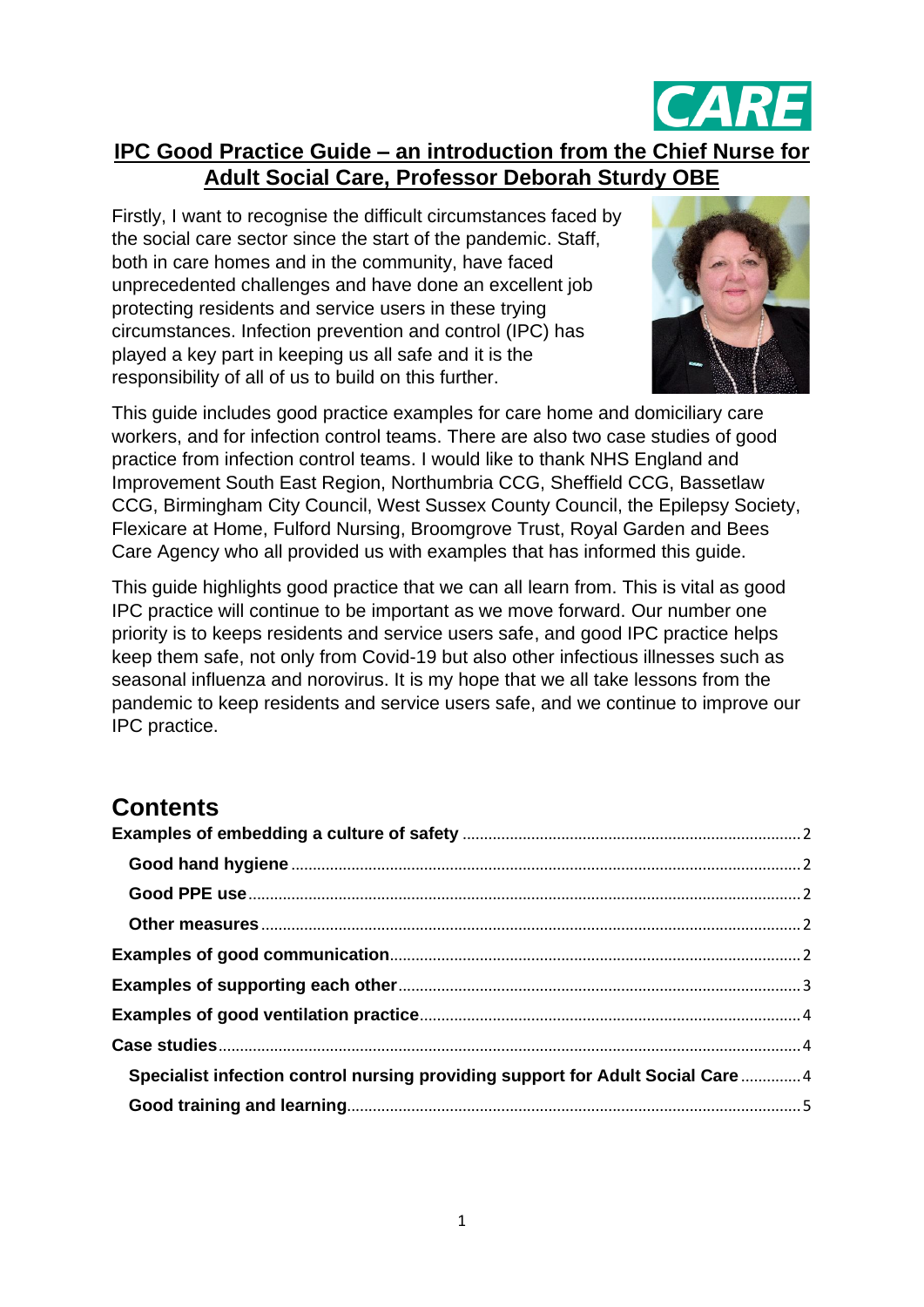

# <span id="page-1-1"></span><span id="page-1-0"></span>**Examples of embedding a culture of safety**

## **Good hand hygiene**

- Good hand hygiene helps stops the spread of infectious illnesses. Steps that providers can take to improve hand hygiene include:
	- o Providing care workers with pocket hand hygiene guide for themselves.
	- o For home care workers, supplying liquid handwash and paper towels that can be placed these in people's homes.
	- o Using an ultraviolet lightbox to check staff hand hygiene technique and identify where improvements were needed.
	- o Providing care home staff were provided individual hand sanitizers to complement fixed hand hygiene stations within care homes.
	- o Providing training through video training guides.

## <span id="page-1-2"></span>**Good PPE use**

- Proper use of Personal Protective Equipment (PPE) is vital for infection, prevention and control. Steps that providers can take to improve PPE use include:
	- o For home care providers, ensuring infection control 'stations' are put in everyone's homes (sealed boxes containing gloves, aprons and disinfectant wipes).
	- o Taking innovative steps to familiarise service users with PPE. For example, organising a PPE fashion show in a care home.
	- o Ensuring PPE was available at convenient locations throughout the home and making staff aware where they needed to put PPE on and take it off.

## <span id="page-1-3"></span>**Other measures**

- Other measures that can be taken to embed a culture of safety and stop the spread of infectious illnesses include:
	- o Making changes to the layout of communal lounges to enable social distancing.
	- o Ensuring domestic staff in a care home are on the rota for the whole day.

# <span id="page-1-4"></span>**Examples of good communication**

Providing easy to understand information enables staff and service users to comply with IPC requirements, keeping them safe. Below are a number of steps that can be taking to improve communication in order to do this.

- Care providers can improve communication with staff by:
	- o Providing them with QR codes on passes that can be scanned before every shift and provides with up to date guidance on infection prevention and control.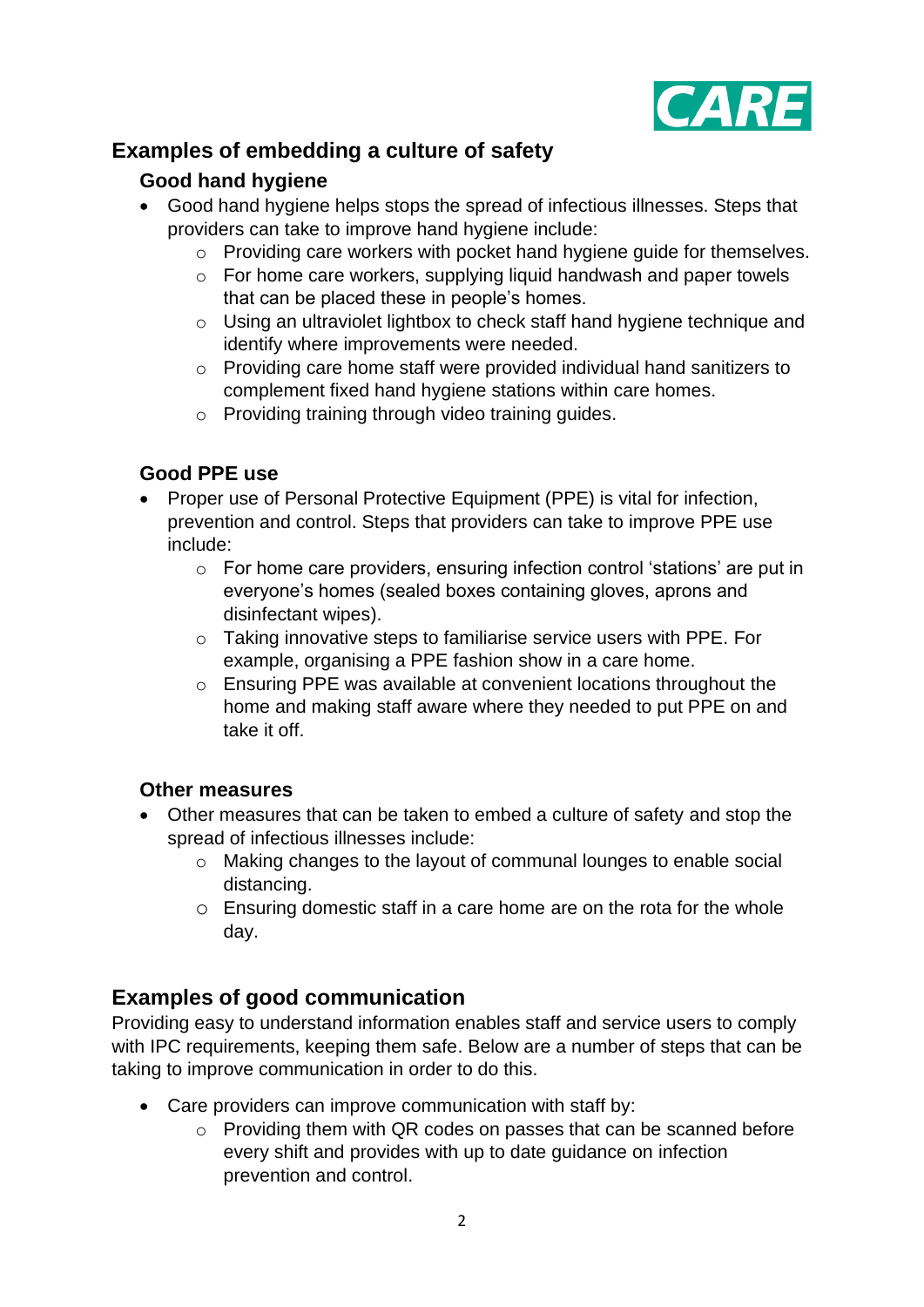

- o Set up weekly meetings to discuss IPC guidance and provide opportunity for questions and answers.
- o Implement an increased surveillance for symptoms of Covid and use the nurse and nurse manager to rigorously monitor staff practice.
- Infection Control Teams can improve communication with staff by:
	- o Using provider forums, regular webinars and follow up emails to engage with staff and update on infection control practices.
	- o Setting up a group chat with the home leadership team to enable communication of changes in the home and infection control guidance.
	- o IPCNs can use recorded video messages and newsletter for social care staff the provide information on infection control.
- Care providers can improve communication with people using the service by:
	- o Sending letters to service users reminding them of the importance of IPC. This enables them to help staff ensure measures were being followed by, for example, reminding staff about social distancing.
	- o Supplying leaflets relating to infection prevention and control to people using the service.
- Care providers can improve communication with those with learning disabilities by:
	- o Taking measures to help explain IPC measures to its residents, including the use of social stories to explain to residents why staff, and in some cases, they themselves need to use PPE. Easy read guidance on testing and handwashing can be provided and games can be used to reinforce messages (one provider used "IPC Bingo").
	- o Using countdown calendars when residents needed to isolate to make the experience less distressing and social stories and easy read guidance can be used to explain the need for it.

# <span id="page-2-0"></span>**Examples of supporting each other**

Care workers are often working in challenging environments. Staff can take action to help each other navigate difficult circumstances and keep each other safe by:

- Establishing group chats for social care managers. These chats provided peer support and sharing of infection control guidance.
- Completing risk assessments of both service users and staff. From this staff, who were identified to be in an at-risk category can be redeployed to lower risk tasks to keep them safe.
- Developing a supportive culture where staff give each other gentle reminders about PPE use if a staff member is wearing PPE incorrectly.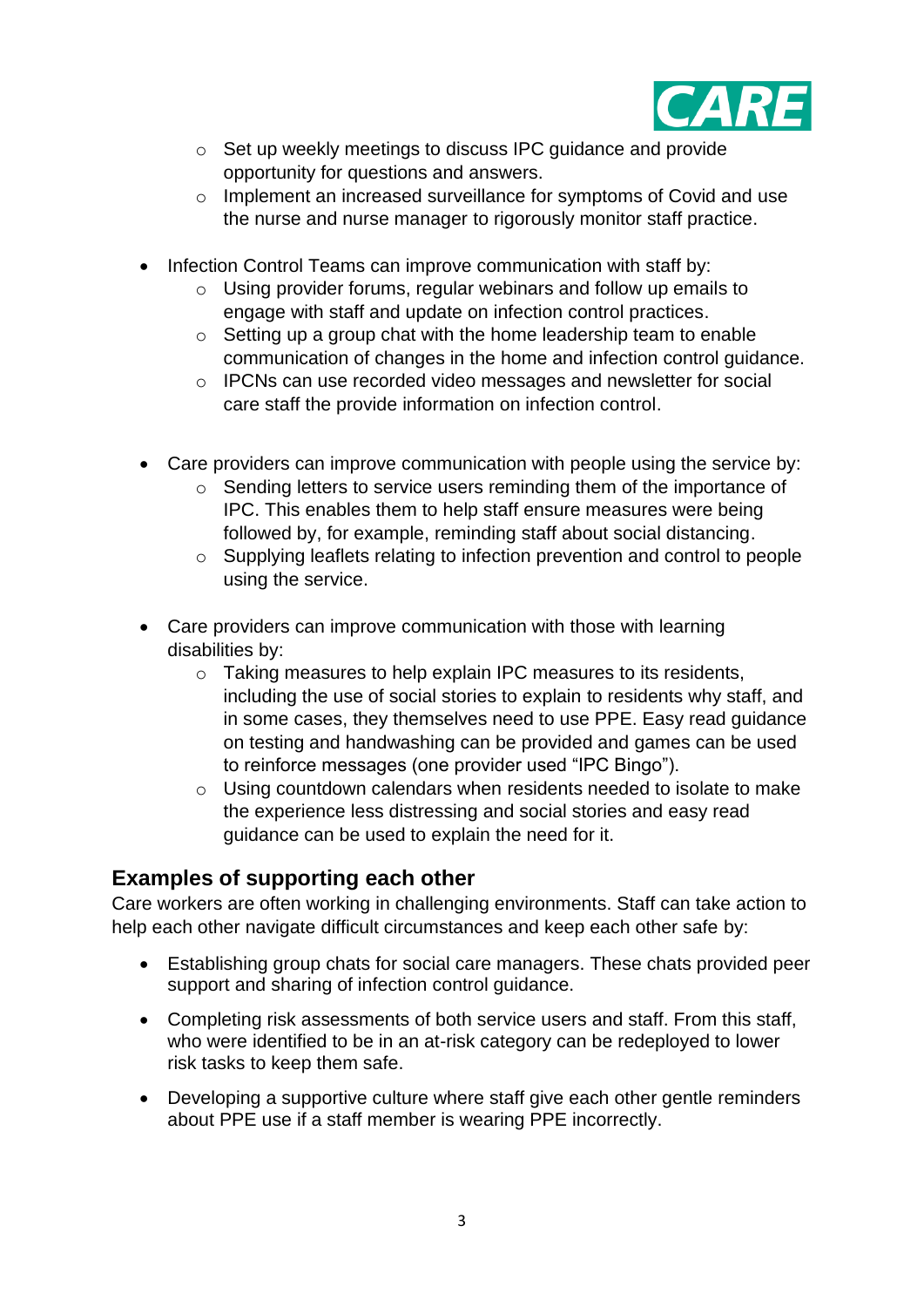

# <span id="page-3-0"></span>**Examples of good ventilation practice**

Good ventilation is vital to keeping staff and service users safe as Covid and many other infectious illnesses spread less easily in well ventilated areas. Actions that can be taken to improve ventilation include:

- Opening windows in people's bedrooms and "air" bedrooms as standard when people are not using them.
- Keeping windows in communal areas open where possible arrange furniture so people are not sat in draughts and provide additional blankets to those who request or have difficulty regulating their temperature.
- Ensuring ventilation forms part of a checklist carried out by the home each day.
- Leaving visiting areas fallow between visits with windows open.

## <span id="page-3-2"></span><span id="page-3-1"></span>**Case studies**

## **Case study one: specialist infection control nursing providing support for Adult Social Care**

#### Actions

- Following an outbreak, an infection control nurse (IPCN) visited the care home and supported the manager with an evidence-based audit of infection control practices to identify any areas of improvement and supported the development of action plans.
- The Clinical Commissioning Group's (CCG) contract with social care providers requires an annual declaration of compliance with infection control standards which the infection control nursing team monitor, providing advice and support where necessary.
- The IPCN and her team ran weekly support and catch up meetings, offering an opportunity to provide updates and troubleshoot problems.
- The IPCN and her team devised an outbreak planning assessment tool which all care homes were asked to complete as part of their pro-active planning for managing future outbreaks. The tool originally focused on Covid-19, however with minor adjustments, it could be used and applied to any outbreak.
- The IPCN created several resources, that could be used by the sector, including IPC checklists and guides to cleaning and waste disposal.

#### Impacts